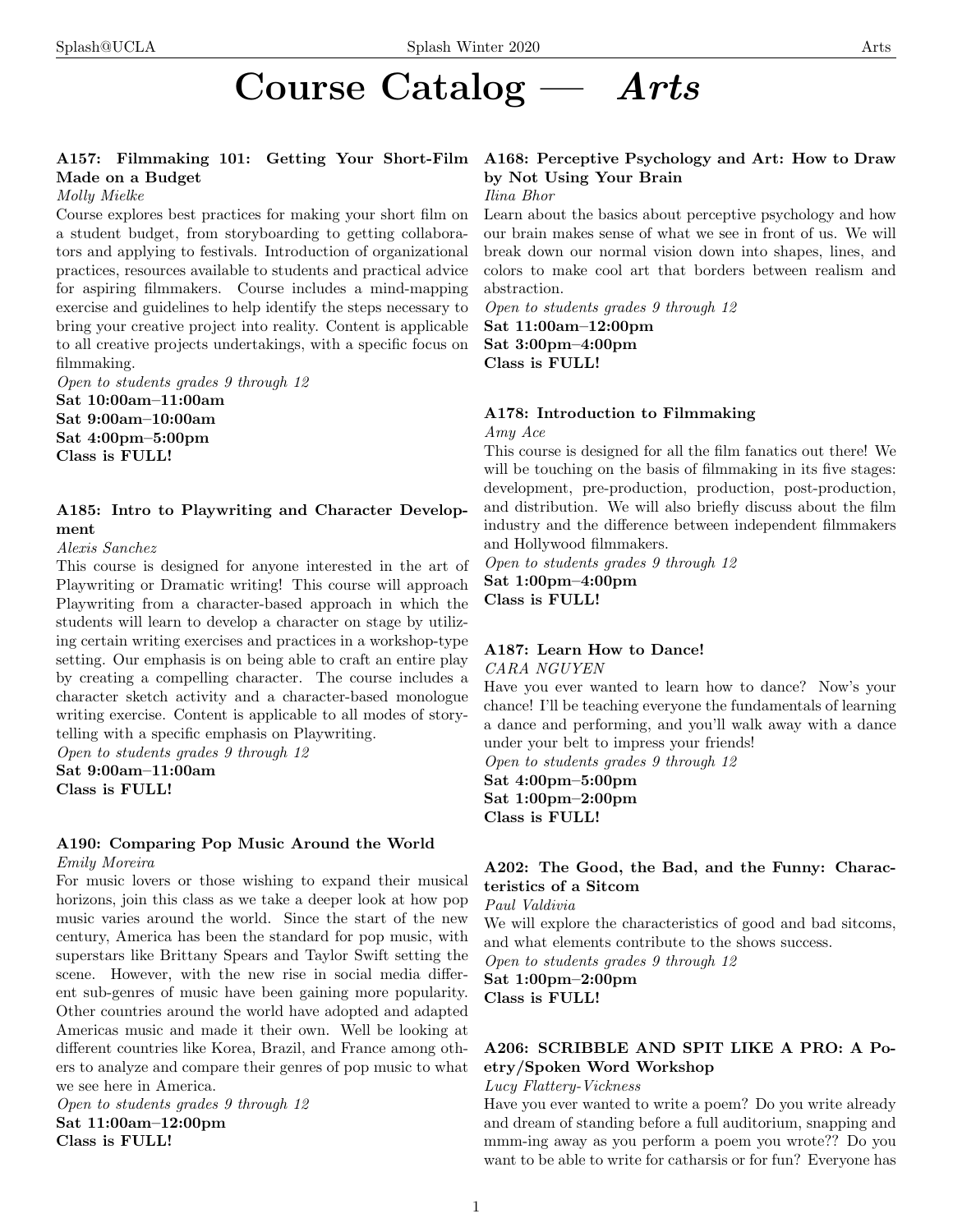something inside they want to express. In this workshop we will focus on the aspects of writing and performing that are often left out of writing workshops. How should you approach editing your own piece? How can small body movements completely change your performance? Come learn about writing poetry, try it out for yourself, and practice bringing your words to life with Oaklands former Poet Laureate!! Open to students grades 9 through 12 Sat 2:00pm–4:00pm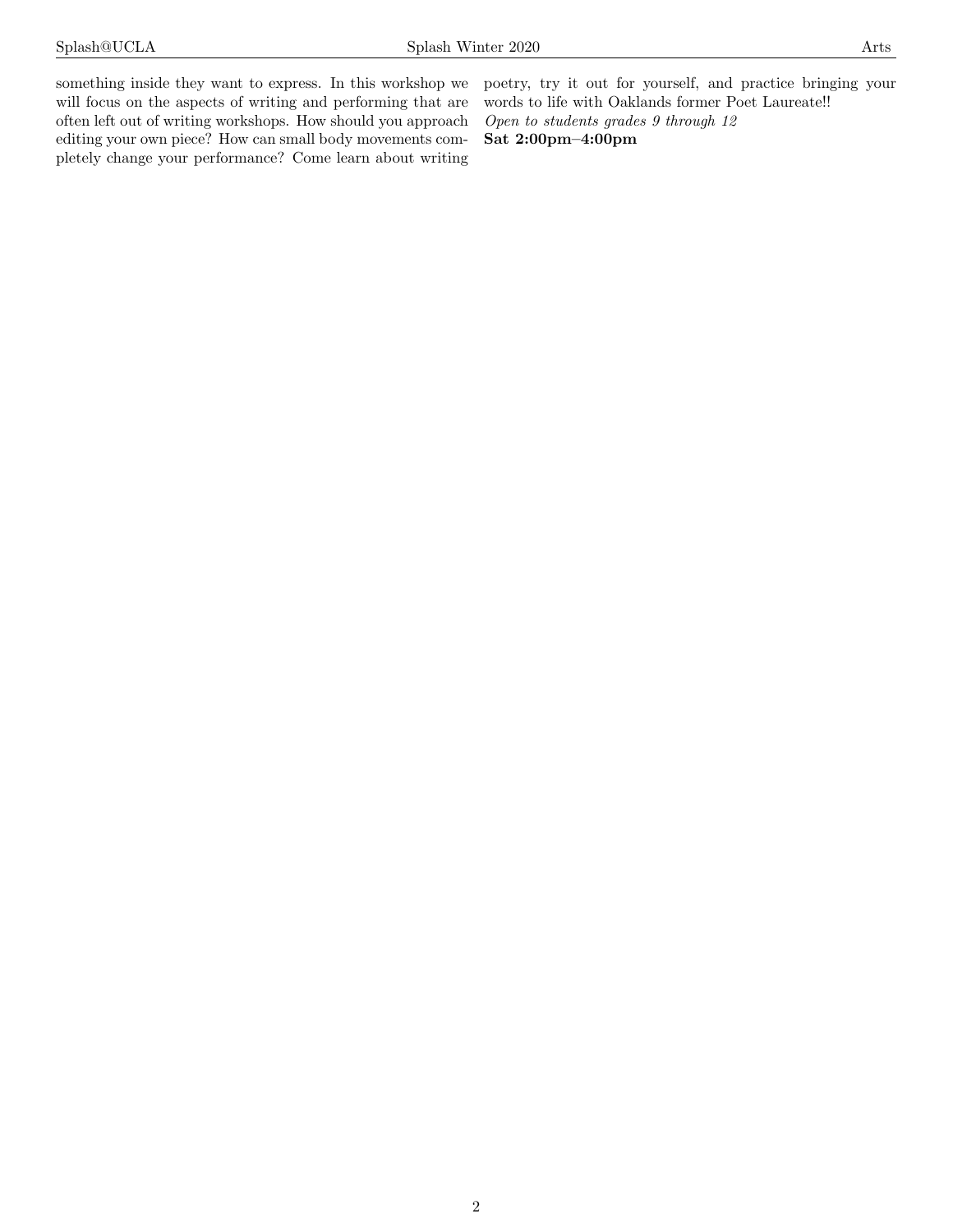# Course Catalog — Engineering

E150: Engineering Composites: Combining Materials to Solve Problems

Ashvin Nagarajan

Learn how composite materials are made and implemented in the creation of engineering miracles like F18 fighter jets and

rocket ships. Open to students grades 9 through 12 Sat 11:00am–12:00pm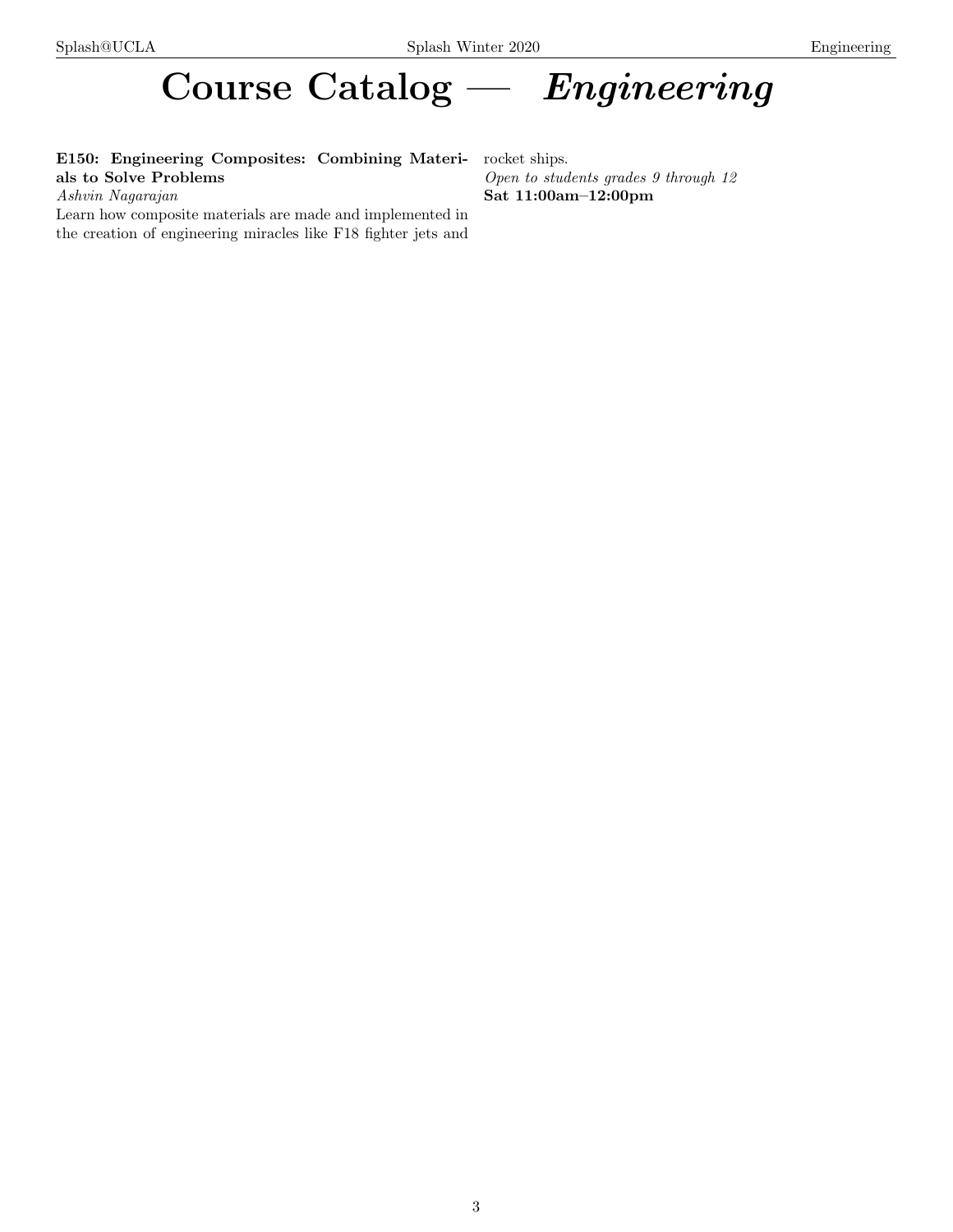# Course Catalog — Humanities & Social Science

# H181: Getting to Know Your Brain: Mastering an Imperfect Memory

### Anna Bretz, Kathryn Walsh

Just how accurate are your memories? Are we doomed to forget everything with time? How do drugs and alcohol affect your ability to remember events and experiences? In this course, we will explore the hidden structures and processes your brain uses to make memories and demonstrate how you can use that knowledge to your advantage.

Open to students grades 9 through 12

Sat 11:00am–12:00pm Sat 9:00am–10:00am Sat 4:00pm–5:00pm

# H189: Global Studies: US Relations with the P5

Emily Moreira

In the politically polarized world we live in today, its important for students to properly understand International Relations–especially as we begin addressing global issues like World Poverty, Climate Change, and Denuclearization. The P5 is referred to the five countries within the United Nations who hold veto power, which are: The United States, France, China, The United Kingdom, and Russia. Well first start by taking a look at how these countries became the five permanent members of the UN, what this means for the international community, and then comparing The United States policy with the P5s on popular global topics such as Global Warming.

Open to students grades 9 through 12 Sat 10:00am–11:00am Sat 9:00am–10:00am Class is FULL!

# H207: Mental Health Wellness

Elizabeth Benke

This course is designed to provide an introduction to students on the topic of mental health and activities for achieving wellness such as mindfulness. Students will also learn strategies for advocating for themselves and others.

Open to students grades 11 through 12 Sat 9:00am–11:00am Class is FULL!

# H211: What is Happiness? A Lens into Our Lives and What Gives Us Happiness

Claire Glendening

What really makes us happy? How can we get more of this happiness? We will introduce the psychology and neuroscience behind aspects of peoples' lives that can make them happier. We will also discuss easy parts of our life we can change to make us live more in the moment, feel more connected to others, and have greater content. Open to students grades 9 through 12

Sat 2:00pm–3:00pm Sat 9:00am–10:00am Class is FULL!

# H180: Let's Be Clear: Tips And Tricks For Being A Better Writer

Dhruva Krishna

Writing is a critical skill for success. Whether you envision yourself as a lawyer, doctor, artist, engineer, author, or social influencer, being able to clearly convey your message is central to building your brand, your identity, and your reputation.

This course will teach students practical skills for improving their writing. We will look at examples from multiple sources, including social media posts, books, academia, and music to demonstrate effective writing skills.

Students will leave this class with practical writing skills that they can apply to all aspects of their life. This class will not be a grammar lesson or English class. Instead, it will give students a toolbox that they can continue to build throughout their professional and personal careers.

Open to students grades 9 through 12 Sat 11:00am–12:00pm Sat 10:00am–11:00am

# H222: Food Through a Societal Lens

Ryan Moon

What's the connection between what you eat on a daily basis and your health? Is there a relationship between what we eat and where we fall in America economically, racially, and socially? In this class, we will piece through these questions based on studies, research, and most importantly, based on your experiences.

Open to students grades 9 through 12 Sat 1:00pm–2:00pm Class is FULL!

# H151: How to break the law and get away with it: a study of "desuetude laws" in California and beyond. Hunter Valada

Have you ever worn cowboy boots in the city of Bythe, California? How about riding a bike in a swimming pool in Baldwin Park? What about detonating a nuclear device within the city limits of Chico? Believe it or not, if you have done any of the above you have broken the law. Join me in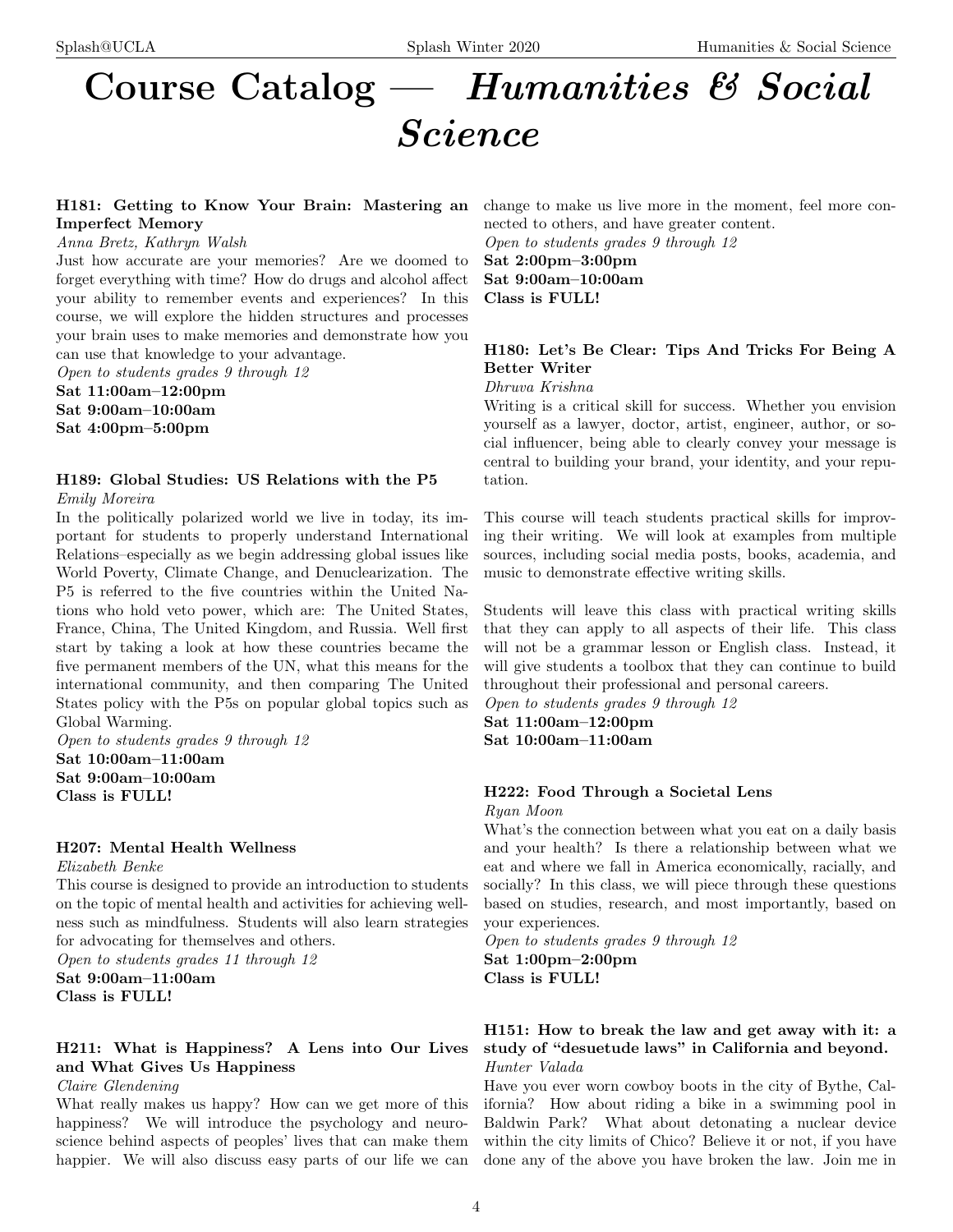a journey around California, the country, and the world to study some of the most bizarre laws in existence.

Open to students grades 9 through 12 Sat 1:00pm–2:00pm Sat 4:00pm–5:00pm Class is FULL!

# H188: Witches, Zombies, and the End of the World Ashley Huendo

The end of the world is near! Everywhere you look, witches, zombies, and the apocalypse are popping up. Pop culture is full of these mystic themes and they can all be traced back to religion. We'll look at shows like Good Omens, The Good Place, The Walking Dead, and The Chilling Adventures of Sabrina to analyze how religion has influenced these pop culture staples!

Open to students grades 9 through 12 Sat 2:00pm–3:00pm Class is FULL!

# H167: How to Make a Language: An Introduction to Linguistics

# Jordin Wang

This 2-hour seminar presents fundamental linguistic concepts through a classroom-wide effort to create a constructed language (conlang). We will be covering 3 broad topics: sounds (phonetics, phonology), words (root morphology, derivation, semantics), and grammar (morphosyntax, pragmatics). Students will volunteer ideas for each element of the language, with final decisions made by a class vote. Through this process we will develop a sound system, grammar rules, and basic vocabulary. We will also address a short history of conlangs, as well as major subtypes and famous examples, such as Esperanto, Klingon, and Dothraki. By the end of the seminar, students will be able to write a short text in their conlang.

Open to students grades 9 through 12

Sat 3:00pm–5:00pm Class is FULL!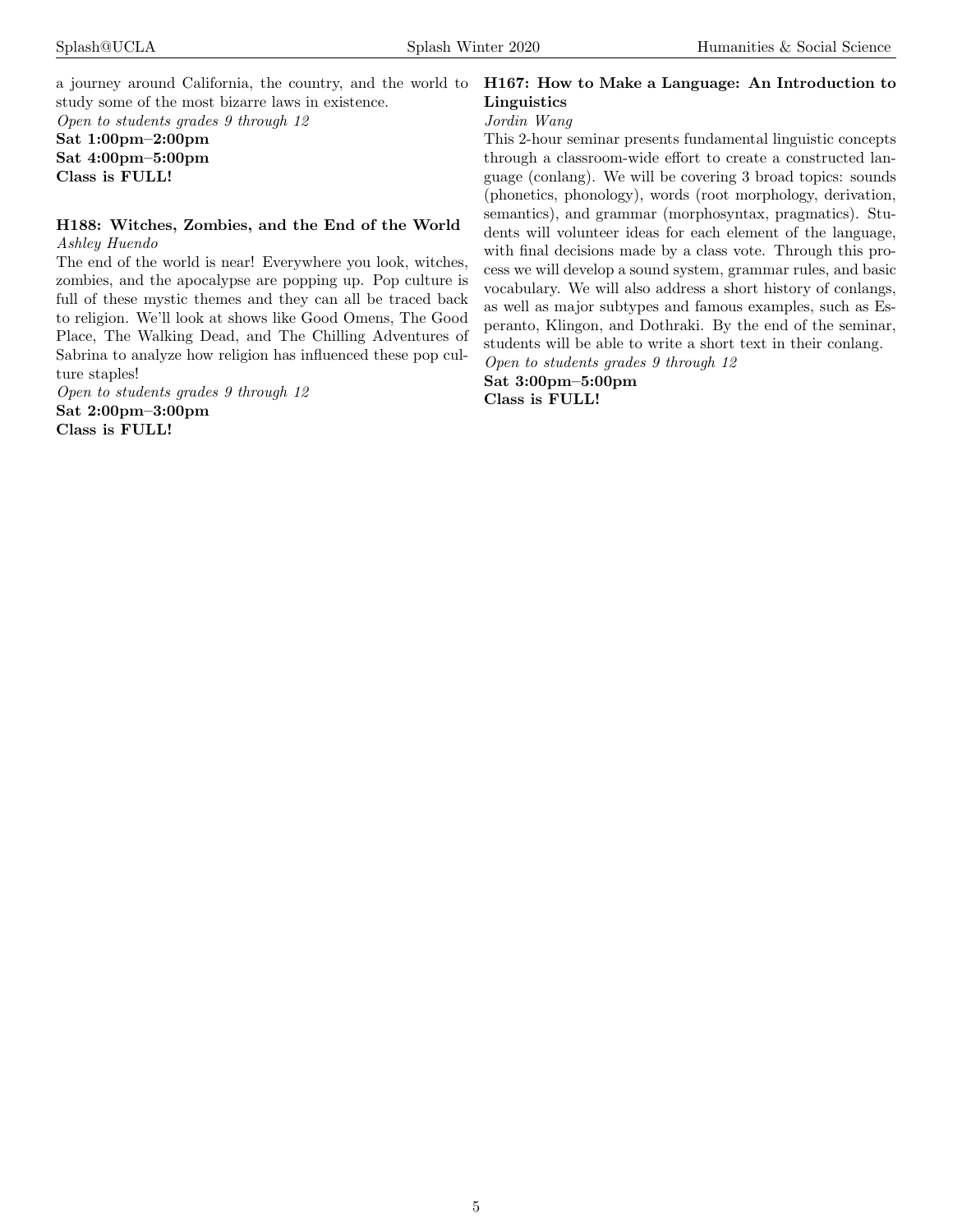# Course Catalog — Lunch

# L219: Lunch Period

Enjoy a break for lunch with your friends! Please register for at least one lunch period on each day of the program.

Open to students grades 7 through 12 Sat 12:00pm–1:00pm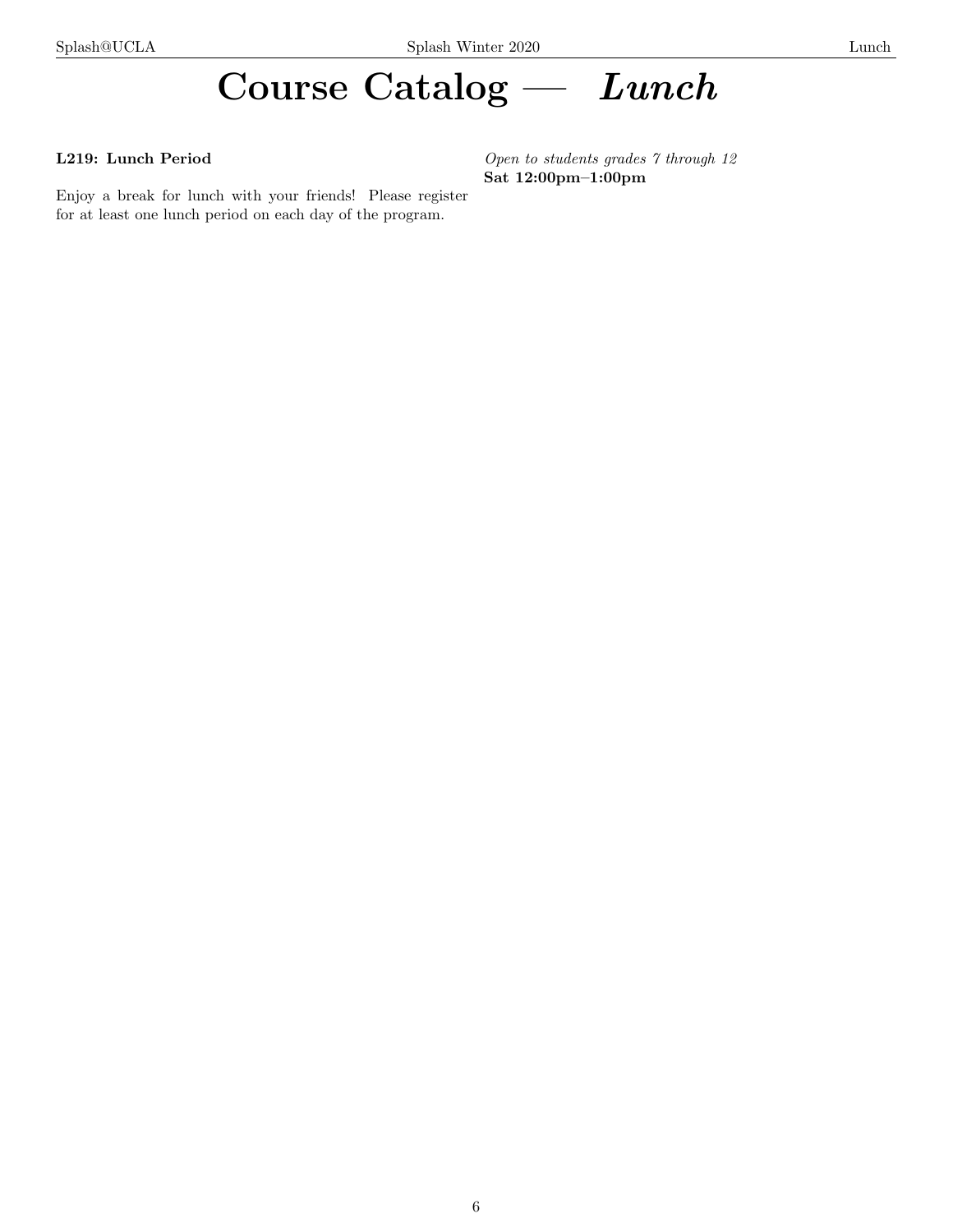# Course Catalog — Math & Computer Science

M204: Coke vs. Pepsi: An Intro to Graph Non-Isomorphism and Zero-Knowledge Proofs Eli Jaffe

Suppose your friend tells you they can taste the difference between Coca-Cola and Pepsi. How would they prove it? In particular, can they prove it without revealing what the difference is? In this course we explore this simple problem and how it relates to a much deeper problem called Graph Non-Isomorphism, where one must determine whether two graphs (or networks) are actually the same graph. We will also learn about Zero-Knowledge Proofs, by which one can prove a statement to someone else without revealing any information besides the truth of the statement.

Open to students grades 9 through 12 Sat 9:00am–11:00am

# M191: Intro to Data Science

Rishov Chatterjee, Claire Kim

- What if you had a machine that could do all your homework for you?

- How do you take control of your fitness using your FitBit or Smart Watch?

- How do you create music if you feel you're not a good musician?

- How do you control your diet when you know there's something you want to eat and you can't control the urge?

- How do you accurately manage your time?

- How do you control your spending and improve your credit score?

- How do you control addiction to gaming and smoking?

- How do you read your textbook in less than 10 minutes?

- How do you use AI to recommend you a strategy to get into your dream college?

- How can AI strengthen your personal safety and notify you when danger is present?

In this class, we will not only answer the above questions, but we will also discuss examples of limitations and provide a seminar to share individual experiences of interacting with data and artificial intelligence. Conceptually, we will go over a day-to-day data science workflow and introduce opportunities to pursue Data Science internships through a non-profit called ChanR Analytics.

Open to students grades 9 through 12 Sat 9:00am–10:00am Class is FULL!

M218: How do Computers Computer? An Introduction to How Computers Work

Maanek Sehaal

Have you ever wondered what the computer did with the code

on your screen? How the computer converted a bunch of text into the applications we love? This is where you can find out! We'll take a look out how computers manage memory, store human constructs like strings and integers, stack frames,  $x86$ instructions, and much more\*.

This course is designed to be an introduction to computer organization. If you already have some experience in this subject area, you may not find this interesting.

In more technical terms, we will cover binary, binary representations of data, caching memory models, and virtual memory.

Open to students grades 9 through 12 Sat 10:00am–12:00pm Class is FULL!

# M196: Real World, Applied Data Science

Rishov Chatterjee, Claire Kim

- How you can apply data science to change your life
- How can you use maps to describe the impact of solar in California? (Guest speaker)
- How can you use data science to prevent bullying?

- How can you use data science to make money while you're sleeping?

- How do self driving cars work?

- How can data science help you improve your mental health?

In this class, you will learn to solve real world issues with data science in a hands-on manner. We will develop an an endto-end workflow which involves the use of Python programming, data collection, exploratory data analysis, geographic information systems (GIS), data visualization, data transformation, cloud computing and framework design. Machine Learning will be adopted to some extent from an understandable point of view, but actual predictive model development will take place in the Machine Learning course.

- Students are encouraged to bring their own computers. Open to students grades 9 through 12

Sat 10:00am–12:00pm

Class is FULL!

# M221: Natural Language Processing (How Siri, Google Translate, Alexa, etc. work)

David Morley

This class will cover some of the techniques that are used in natural language processing (word vector/character models, etc) and also provide a brief interlude into machine learning. At the end of the class there will be a discussion to ask questions about the topic and find out ways to learn more.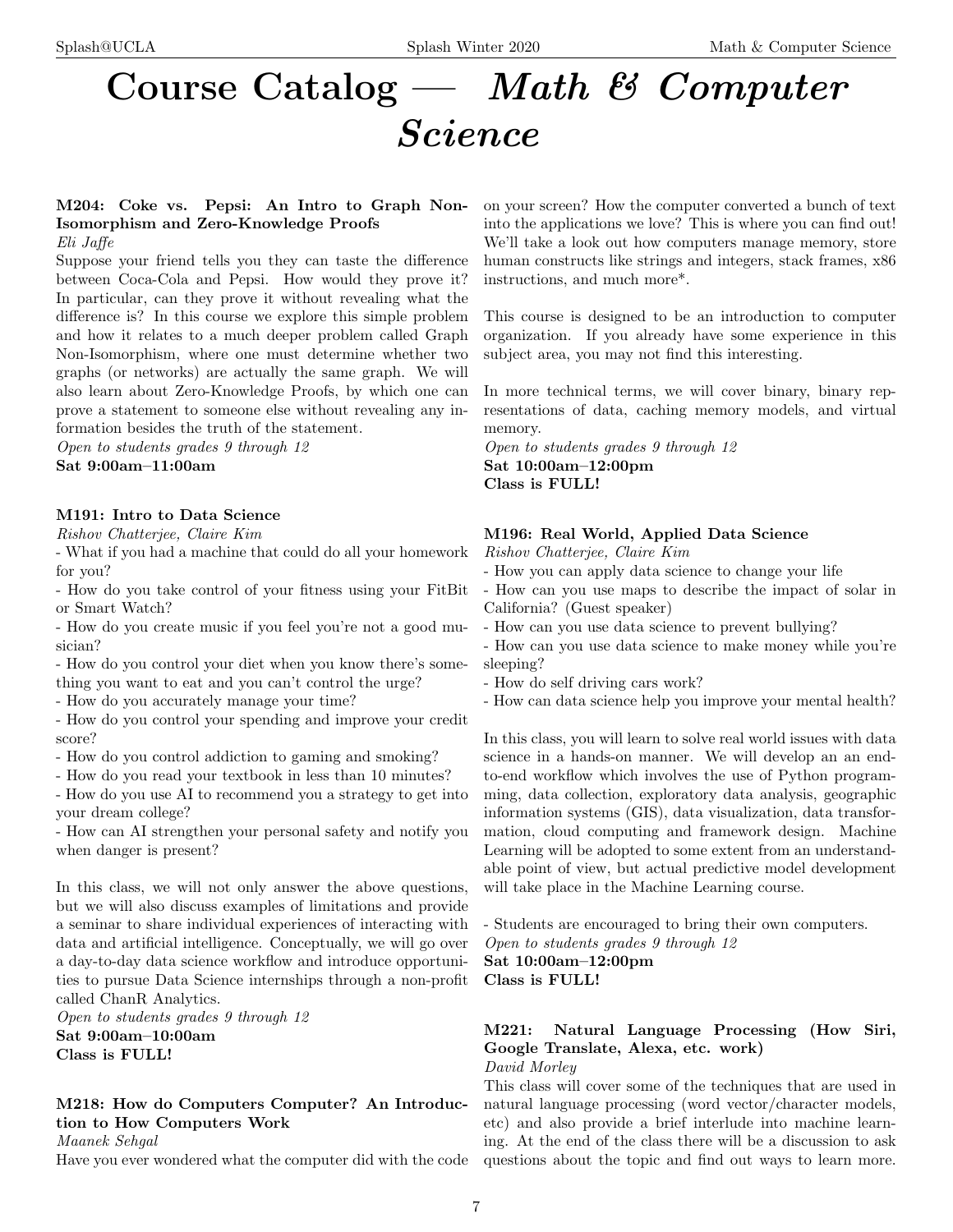| Free intel swag and other goodies will be provided to all who |
|---------------------------------------------------------------|
| attend!                                                       |
| Open to students grades 9 through 12                          |
| Sat $1:00 \text{pm} - 3:00 \text{pm}$                         |
| Class is FULL!                                                |

# M197: Hands-On, Applied Machine Learning

Rishov Chatterjee, Claire Kim This is a hands-on applied class which will explore the following applications and tools:

- EDM Track Generation with IBM Watson Beat and Google Magenta

- Tools
- Python Programming
- GitHub
- Google Cloud Platform
- Logic Pro
- Detecting Faces in Images
- Tools
- JavaScript

# - Tensorflow.js

- Flutter
- App Emulator (Visual Studio Code or Android Studio)

- Students are encouraged to bring their own computers. Open to students grades 9 through 12 Sat 2:00pm–5:00pm Class is FULL!

# M173: How to prove  $1+1 = 2$

Jinwoo Baik

In high school, math is often just seen as calculations. Here, we will look at the natural numbers learn about math as a language. This class will explore elementary set theory, axioms, proofs, and a brief introduction to Peano arithmetic in an approachable matter. In the end, we will be able to prove that  $1 + 1$  is indeed 2, and if time allows, more!

Open to students grades 10 through 12

Sat 2:00pm–4:00pm

<sup>-</sup> Dart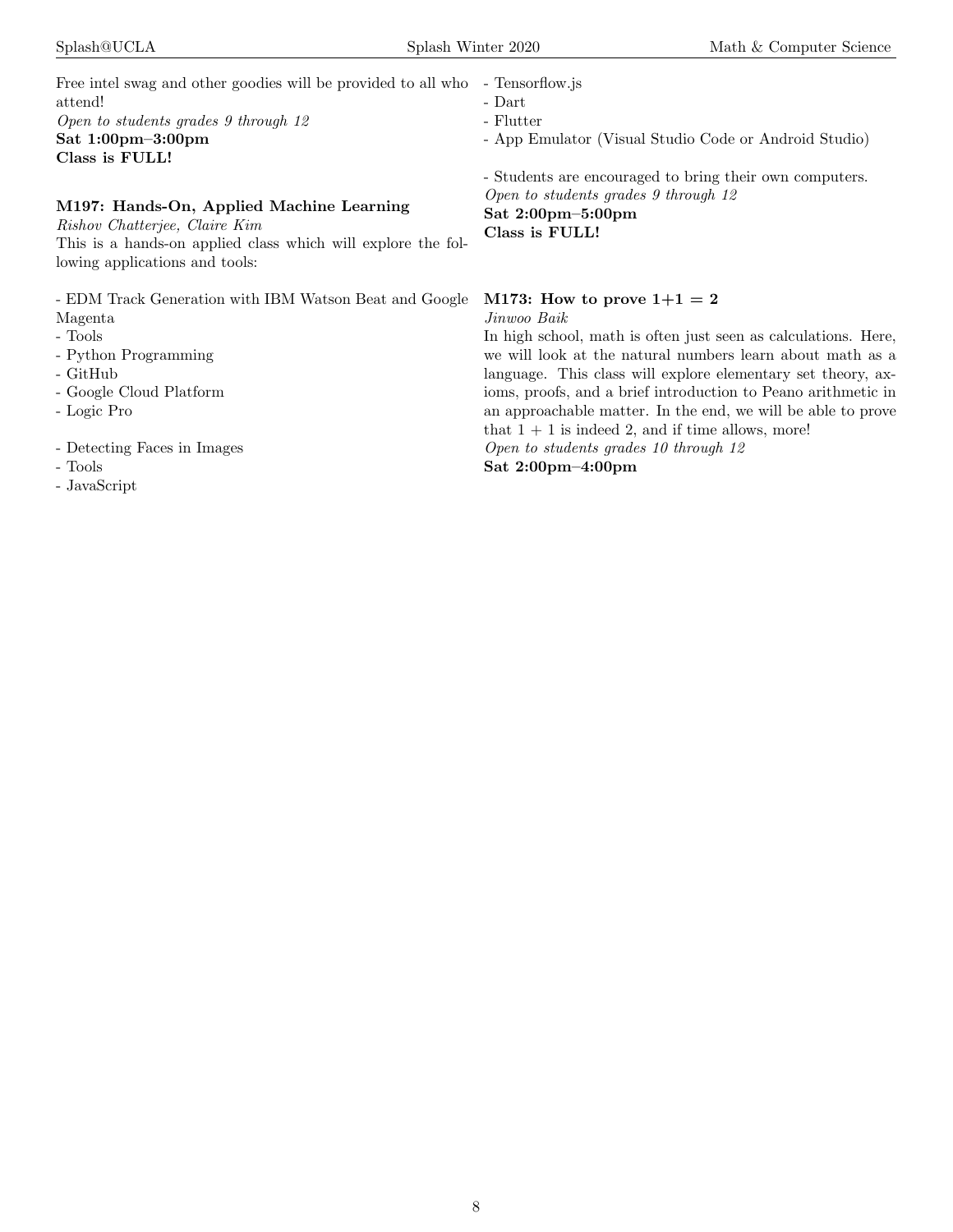# Course Catalog — Miscellaneous

# X171: Avalon! A social deduction game

Louis Gosart

Avalon is a social deduction game, with a dynamic very similar to mafia, in which you try to deduce who's who based on certain clues. It is easy to learn once you've play one round, and it can be incredibly fun and thrilling to play.

Open to students grades 9 through 12

Sat 9:00am–12:00pm Class is FULL!

# X163: How to Not Be Stupid

Grace Gibbons

Don't make the same mistakes I did! Figure out what you want to do after high school, whether it's a 4-year college, community college, traveling abroad, or something else! We can figure it out together! You have one life to live, so why shouldn't you be able to do exactly what you want to do? Open to students grades 9 through 12

Sat 9:00am–11:00am Class is FULL!

## X165: Cricket 101

Delight Azariah Daniel Wellington Basic introduction to the sport of cricket, explaining the rules and different strategies involved in a game of cricket. Open to students grades 9 through 12 Sat 11:00am–12:00pm

# X170: Chinese Chess (xiangqi)

Louis Gosart

Come learn and play Chinese chess! This is a wonderful game and an interesting variation to regular western chess. The game dynamic is the same, but piece movement and some rules are slightly different. Sign-up if you want to play or learn how to play. I will explain and demonstrate different aspects of the game in class. Hope to see you there! Open to students grades 9 through 12

Sat 1:00pm–3:00pm

# X152: Get Into the College of Your Dreams with the Perfect College Essay!

Neira Ibrahimovic

Are you wondering what it takes to get into the school of your dreams? Well look no further- this class will teach you all about how to write the perfect college essay that will make you a strong candidate for any school! Come learn about the steps to writing your essays, tips to make them better, and even get a head start by starting today! I'll also show you all my college essays that got me into UCLA, and we can work together from there... this class is a MUST!

Open to students grades 9 through 11 Sat 3:00pm–4:00pm

Sat 1:00pm–2:00pm

# X201: Intro to Relationships

Grace Cai What makes a romantic relationship successful? How do we cultivate connection and love? Let's discuss! Open to students grades 9 through 12 Sat 1:00pm–2:00pm

# X182: Rhythm Gaming and Music

Jonathan Chau

Have you ever been impressed when you see a guy/girl show off their talents and get a combo of 1000 and wanted to do the same? Or are you might want to tap into the music of rhythm gaming? Well this is the place for you! Come and learn how to tap notes perfectly, score big combos, and appreciate the music used for your hearing sensation!

Open to students grades 9 through 12 Sat 1:00pm–2:00pm Class is FULL!

# X175: Fanfiction: Should you care? Tuong Le

This course takes on this very murky and taboo topic known as fanfiction. You don't even have to know what it is. The basis on what fanfiction is and why you shouldn't or should care. We'll try to tackle this as objectively as possible. Questions are absolutely encouraged.

Open to students grades 9 through 12 Sat 2:00pm–3:00pm

# X210: wHaT iS cOlLeGe??? (Discussing the stereotypes around the college application process)

Angelynn Nguyen

In this class we will engage in a seminar with the goal of learning more about different perspectives on the college application system.

Open to students grades 11 through 12 Sat 4:00pm–5:00pm Sat 2:00pm–3:00pm

# X199: Disney and the Feminist Theory: A Critical Analysis of How Disney Films Largely Fail to Uplift and Empower Young Women

Sabrina Huang

Ever wonder why Disney princesses are always saved by princes? Curious to know why women are continually relegated to a socially "inferior" role? If you answered yes to either of these questions, then this class is for you! By critically analyzing the actions, language, and appearances of female characters through the lens of the Feminist Theory, we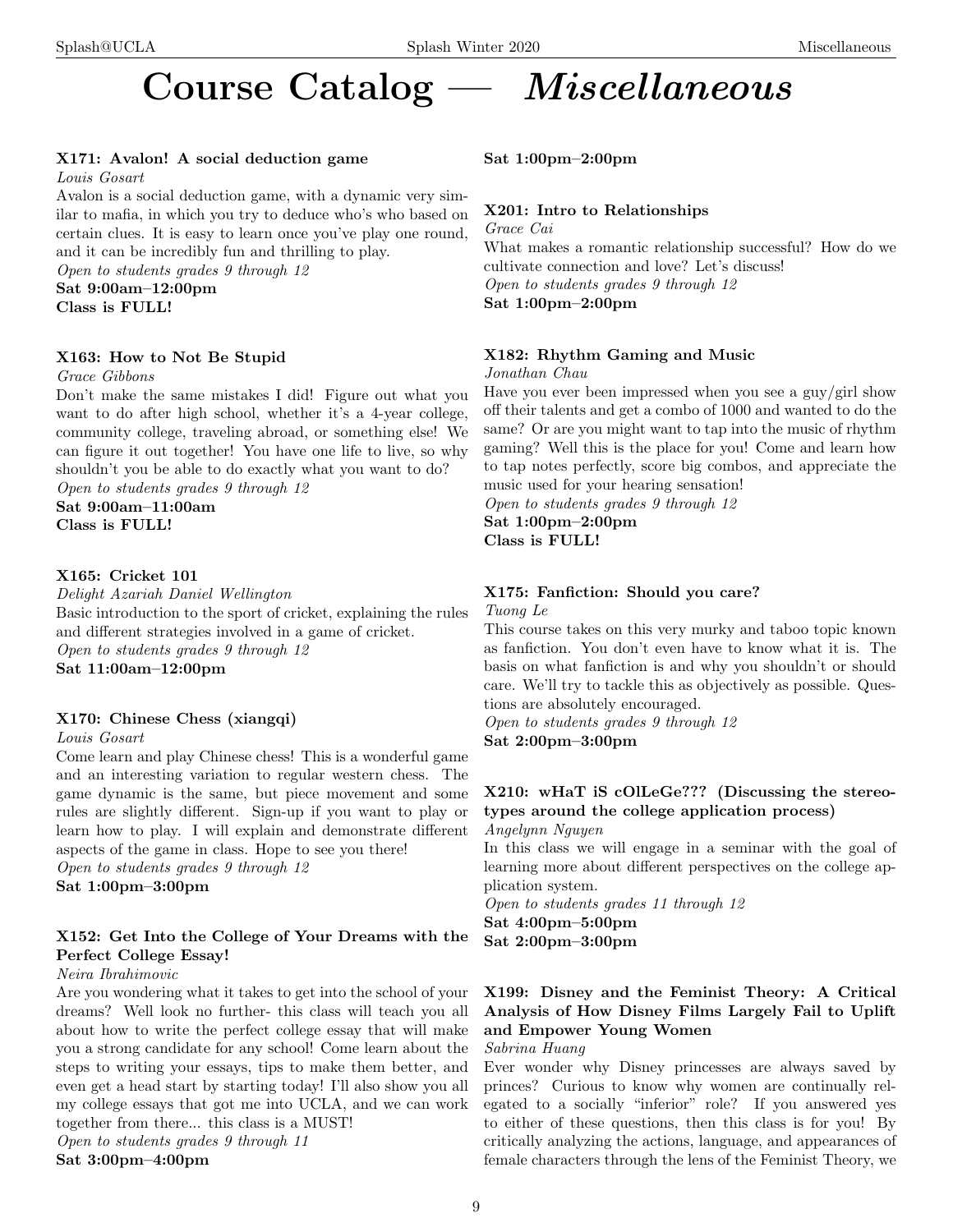will learn how Disney films reaffirm and perpetuate existing gender stereotypes. Come and see how you can combat these sexist micro-insults to challenge widely-held social norms. Open to students grades 9 through 12

Sat 4:00pm–5:00pm Sat 3:00pm–4:00pm

### X162: Game Theory

Ashesh Desai Learn about the science behind rational decision-making, participate in logical exercises, and apply practical skills to real-life situations.

Open to students grades 9 through 12 Sat 3:00pm–4:00pm Class is FULL!

# X212: Strategy 101: Winning the Board Game Risk

Claire Glendening

Founded in 1957, Risk is a classic board game testing negotiation, tactics, and diplomacy. We will learn different strategies and why they are useful. We will then test out these different methods when playing the game.

Open to students grades 9 through 12 Sat 3:00pm–5:00pm

# X213: Interviewing for Introverts

Aarushi Bajpai

"Tell me about yourself." "What is your greatest weakness?" Broad questions like these can be difficult for people who need time to think about what they say. What if I told you that interviewing is a skill, that with the right tips and practice, can be improved? And that being shy doesn't have to be your demise?

From professional school interviews to job interviews, these skills will serve well to open doors for introverts and extroverts alike.

Open to students grades 9 through 12 Sat 4:00pm–5:00pm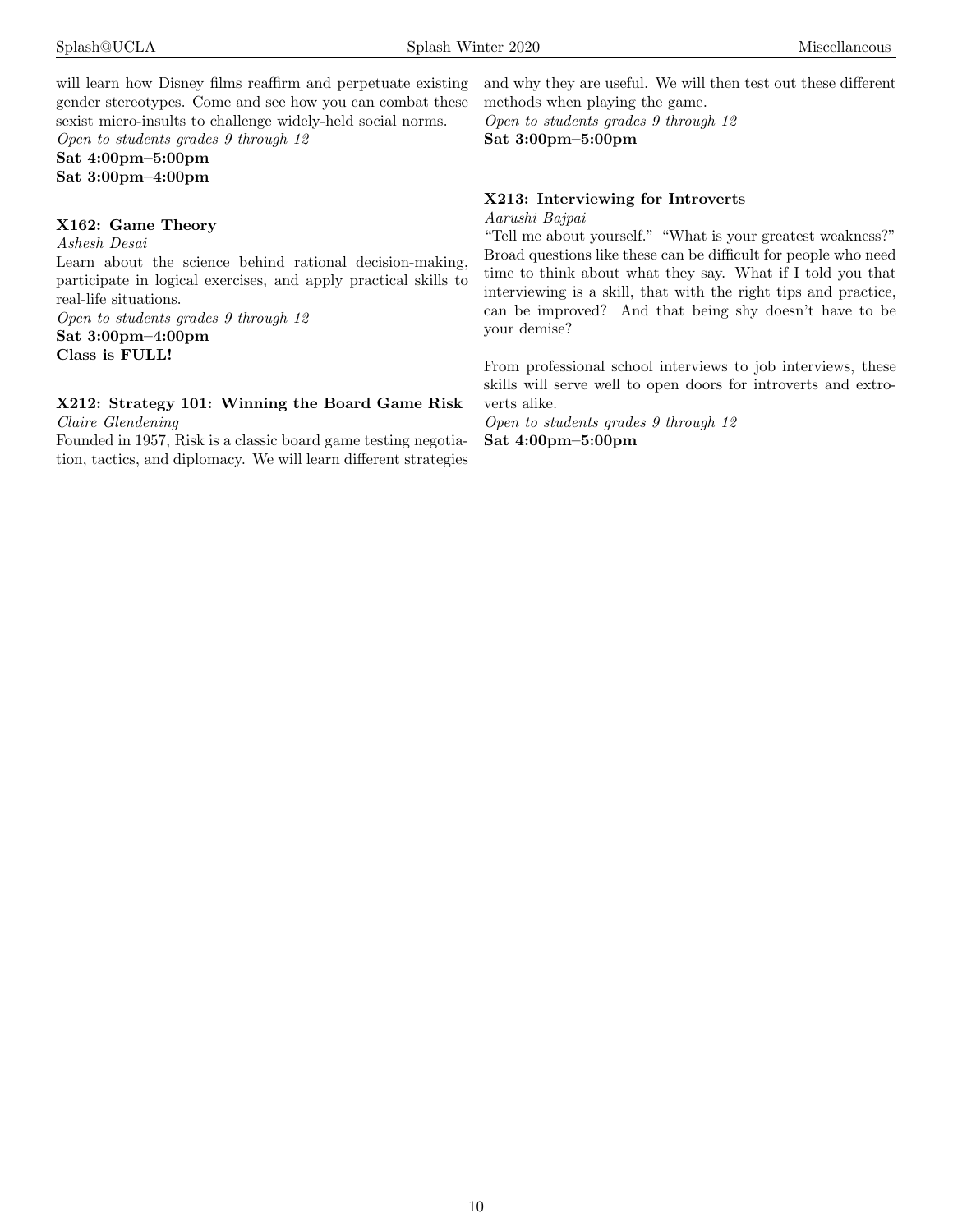# Course Catalog — Science

# S155: Cracking the Cranium: an introduction to Sat 9:00am–12:00pm brain functionality

### Tasneem Sadok

How does our brain do that stuff? You know, stuff like make us excited about our favorite meal, laugh at a top-tier meme, or become hyper-aware in social situations. And with it stuck in our skull, how can we test what we supposedly already know about the brain and learn what we dont? This class will serve as an introductory overview of brain functionality, with both lecture and participatory activity components. We will first establish basic gross brain anatomy, then explore how some of these areas are connected in facilitating higherlevel cognition and behaviors, and finally touch on the logic behind experiments that expand our neuroscientific and psychological knowledge.

Open to students grades 9 through 12 Sat 9:00am–11:00am

# S217: Honey, We've Got a Big Storm Comin': The Fall of Antibiotics

Cara Budzinski

This course will cover the history of antibiotics and the rise of antibiotic resistance, as well as potential therapies to replace antibiotics.

Open to students grades 10 through 12 Sat 9:00am–10:00am Class is FULL!

### S153: Origins of Music

Jinwoo Baik

Do you love both science and music? You've come to the right place! Here, we will look at the fundamental source of sound, the overtone series, the pentatonic and western scales, and tuning systems!

Come join us to look at how music started and became standardized in the early days of western music. Open to students grades 9 through 12 Sat 9:00am–11:00am Class is FULL!

## S161: The Ecology of the Tropics

Marcel Vaz

In this crash course, students will learn what it means to do Science in tropical forests and other ecosystems. We will go over the most relevant factors affecting the lives of plants and animals living there and how ecologists find out about it. Next, we will put it in practice, by paying the botanical garden a visit. There, each student will sit and observe, draw and describe as objectively as possible an organism of their choice. To wrap up, we will share with each other our findings and try to make a sense out of our observations.

Open to students grades 9 through 12

Class is FULL!

# S193: Why do we remember and why do we forget? Examining the role of value and selectivity in visuospatial memory, learning, and attention

Shawn Schwartz

Although our memory is quite vast, limited cognitive resources when encoding memories and simultaneously performing other tasks lead us to be selective. In this course, we will explore the science behind key features of our memory system that allow us to remember the locations of items that may be of critical importance to our daily life and survival through an exploration of the latest research on these topics. Open to students grades 10 through 12

Sat 11:00am–12:00pm Sat 9:00am–10:00am Class is FULL!

# S164: Quantum Mechanics in one hour

Michael Gutperle

Learn the basic principles of quantum mechanics. We introduce q-bits, what a measurement is and entanglement. Open to students grades 9 through 12

Sat 11:00am–12:00pm Sat 10:00am–11:00am Class is FULL!

# S198: Conservation in Marine Biology

Benjamin Ha, Paige Zhang

Ever wondered what conservation biologists do? What are some of the most hot-button issues in conserving today's marine life? What can we do as citizens and/or scientists? In this class, we will dive into what we currently know about marine biodiversity. We will have lively discussions of some of the most pressing issues we face. Students will walk out of the classroom with better ideas about what conservation biologists do as well as practical tips for helping with conserving our blue planet.

Open to students grades 9 through 12 Sat 11:00am–12:00pm Class is FULL!

## S216: Ice Ice Baby

Tylor McGrew

Join the COOL kids in experimenting with dry ice! Learn about the properties of dry ice, while unleashing your inner mad scientist! Don't be fooled by the "science" category, this is a CHILL class.

Open to students grades 9 through 12 Sat 4:00pm–5:00pm Sat 11:00am–12:00pm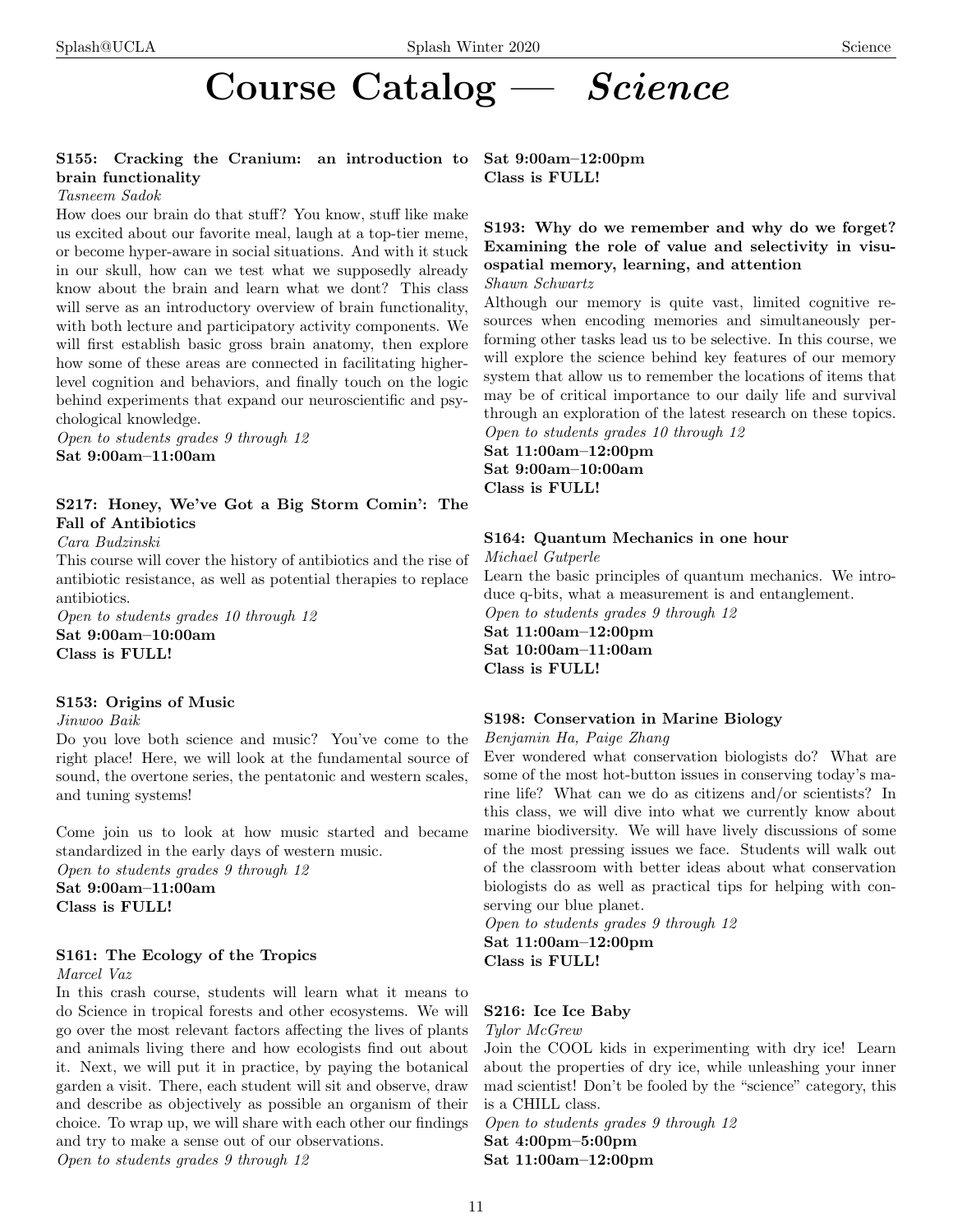Class is FULL!

# S179: From Time Lords to Time Travel: What is Time?

### Ashley Huendo

Curious about what time really is? Ever wish you could time travel to the past or future? Explore the weird world of time and the paradoxes that accompany it. This course will delve into a few scientific theories about what time really is and the possibility for time travel. Worried about not having a science background? Not a problem! This course will also talk about how time has influenced pop culture and view it from a humanities point of view!

Open to students grades 9 through 12 Sat 1:00pm–2:00pm

# S177: How to train your brain!

Sina Zakeri

Are you interested in how the mind works? Do you want to change your little sibling's behavior? In this course we will cover how to train your brain (...or someone else's) to react a certain way! We will also learn about several interesting psychological experiments! In specific, we will learn about operant and classical conditioning.

Open to students grades 9 through 12 Sat 2:00pm–3:00pm Sat 1:00pm–2:00pm Class is FULL!

### S209: Neuroscience MythBusters

Roy McReynolds III

Neuroscience MythBusters is a course designed to point out and challenge many myths about the brain and neuroscience in general found in pop culture. It is also designed to include interesting facts and engaging examples to spark interest in the brain and neuroscience

Open to students grades 9 through 12 Sat 1:00pm–2:00pm Sat 4:00pm–5:00pm Class is FULL!

### S194: The Evolution of Color Pattern in Reef Fish Alma Franco, Shawn Schwartz

Reef fishes are one of the most biodiverse group of vertebrates on the planet. With so much biodiversity, how can we quantify complicated traits, such as color pattern complexity, to understand how these traits have evolved through time? Students will learn about some modern approaches being used to solve these types of problems. Students will also explore key concepts necessary to ask the types of questions that drive research in ecology and evolution.

Open to students grades 11 through 12 Sat 1:00pm–3:00pm

S160: Mind-Reading and Mind-Control: How to mea-

# sure and manipulate your brain

#### Zoe Lee

As science and technology advances at an incredible rate, it seems that we are getting closer to the realization of sci-fi mind-reading and mind-control. But how close are we, really?

In the first hour, we will discuss various neuroimaging methods of how scientists measure the brain's activities, such as MRI (magnetic resonance imaging), fMRI (functional magnetic resonance imaging), EEG (electroencephalography), and the physics behind their mechanism. We will try reading someone's brain activities in real time, using EEG. (You can volunteer if you are ok with getting some goo on your hair/scalp! Not harmful, comes off with a wash.)

In the second hour, we will discuss some non-invasive neurostimulation techniques (ones that don't require making a hole in your skull) for manipulating the brain's activities, such as TMS (transcranial magnetic stimulation) and LIFUP (low-intensity focused ultrasound pulsation), and the physics behind their mechanism.

Open to students grades 9 through 12

Sat 2:00pm–4:00pm Class is FULL!

# S183: The Periodic Table of Elements

Jonathan Chau

Look around you, everything and everywhere is made up of atoms of many different flavors, from oxygen to gold to sodium to einsteinium. Even the air you breathe is made of many different elements. Why is the world like this rather than water, fire, earth, and air? In this class, we will learn the elements that are listed in the Periodic Table, and why we should appreciate them.

Open to students grades 9 through 12 Sat 2:00pm–3:00pm

# S174: Evolution in Action: From Birds to Bacteria

Vivien Enriquez, Natalie Lozano-Huntelman

Students will learn about the concept of rapid evolution in urban environments. Using an avian species as a model, students will learn about current, ongoing research at UCLA and how evolution is acting on bird populations on UCLA's very own campus. Additionally, students will gain an understanding of how urbanization impacts microscopic species like bacteria, and its connection to wildlife in the city.

Open to students grades 11 through 12 Sat 3:00pm–4:00pm

# S159: Genetics and Probability: How Genes, Dice and Disease are all Connected

Rohila Kusampudi

Have you ever wondered why you are born with blue eyes? Black hair? What the probability of a die rolling the same number in a row is? Why some children inherit a disease while their siblings don't? In this class, you have the opportunity to explore the above questions, as well as many more!